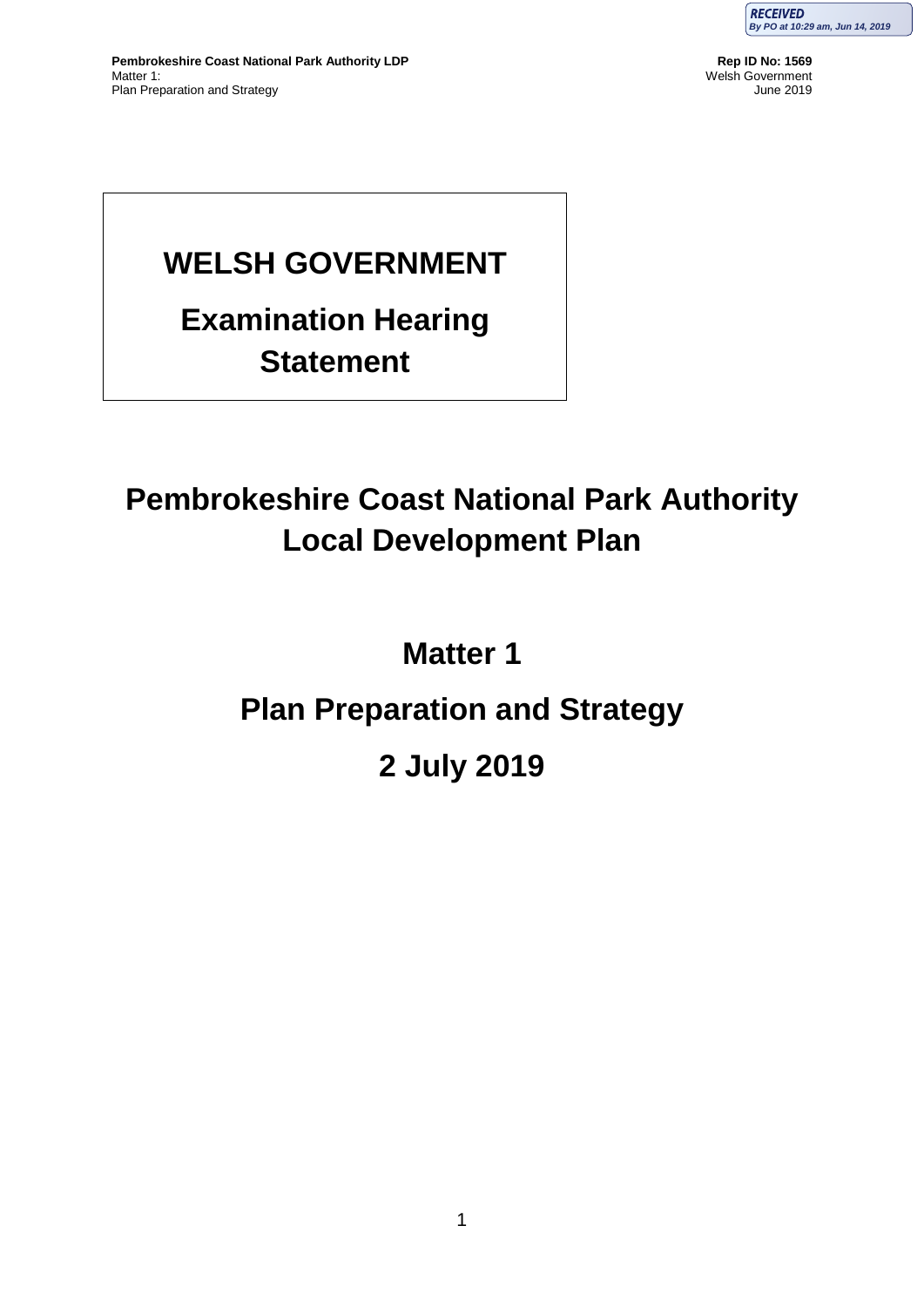### **Matter 1: Plan Preparation and Strategy**

*Issue – Is the Local Development Plan legally compliant, and is the LDP Strategy justified and likely to be effective in ensuring that development needs of the Pembrokeshire Coast National Park can be met throughout the Plan period in a way that contributes to the achievement of sustainable development?*

#### *Plan Preparation*

**1. Has the Plan been prepared in accordance with the necessary procedural requirements?**

**a) Has the Plan been prepared in accordance with the Delivery Agreement, including the Community Involvement Scheme?** This is a matter for the Local Planning Authority (LPA).

**b) Has the Plan been subject to a robust Sustainability Appraisal, Strategic Environmental Assessment and Habitats Regulations Assessment / Appropriate Assessment?**

This is a matter for the LPA.

**c) Has the Plan been informed by a robust consideration of reasonable alternatives?** This is a matter for the LPA.

**d) Has the Plan had regard to the requirements of the Well-being of Future Generations Act (Wales) 2015?** This is a matter for the LPA.

**e) Has the Plan been subject to an Equality Impact Assessment?** This is a matter for the LPA.

#### **2. Does the Plan provide an accurate and consistent description of the Plan area?**

**a) Is the format of the Plan, particularly in relation to the numbering of strategic and non-strategic policies, referencing in policies and use of footnotes, clear and consistent?**

We do not have any issues to raise in this respect.

# *Vision, Objectives and Strategy*

**3. Is the Plan's Vision sufficiently aspirational and locally specific to form the basis for planning to 2031?**

This is a matter for the LPA.

**a) Was the Vision reviewed as part of the replacement plan making process,**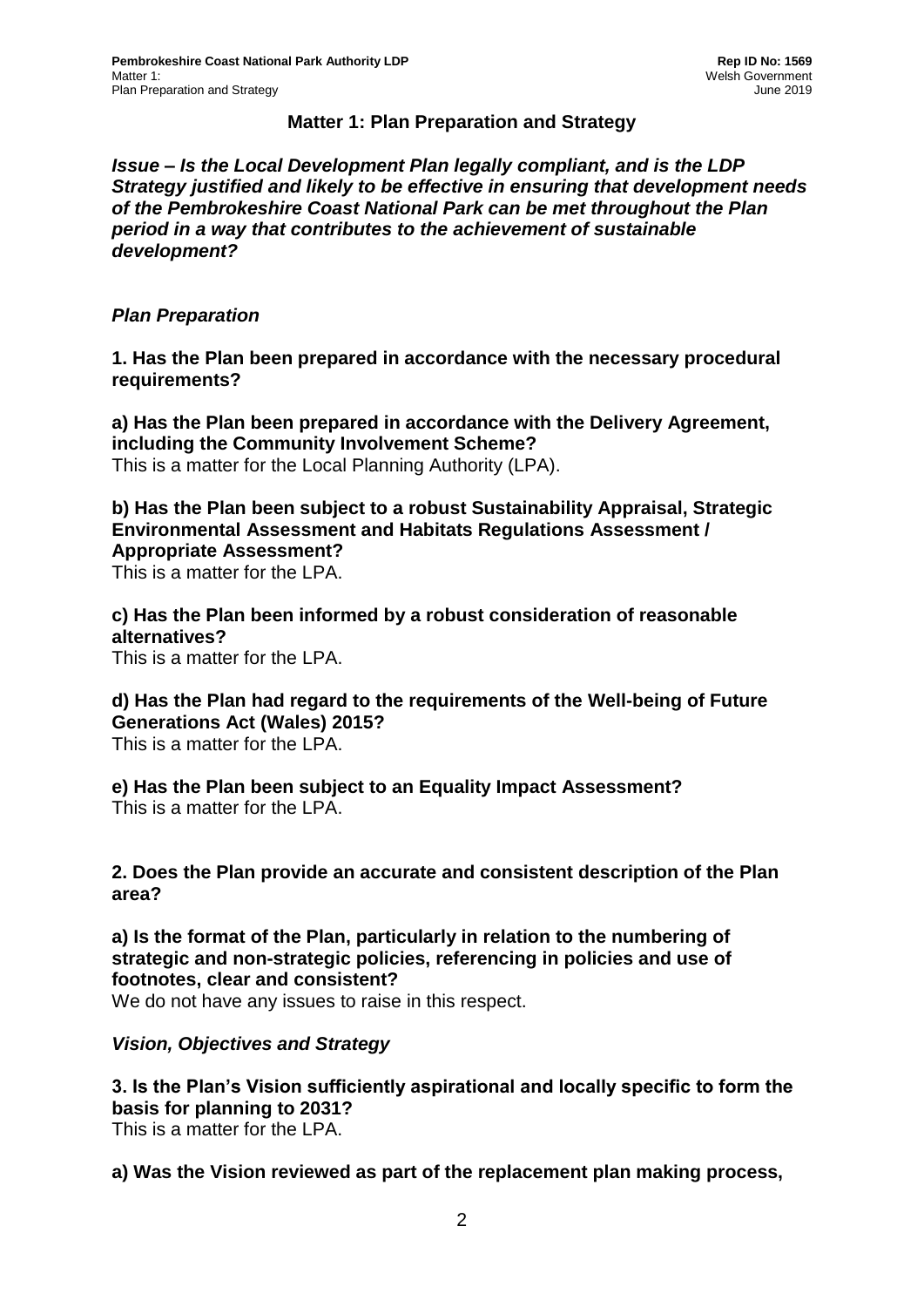### **and has it had regard to the NPA Management Plan and Single Integrated Plan?**

This is a matter for the LPA..

### **4. Are the Plan's objectives SMART and capable of delivering on the identified Vision?**

**a) Were they reviewed as part of the replacement plan making process?** This is a matter for the LPA.

### **b) Should Objective E be amended to make reference to the need to sustain local communities?**

This is a matter for the LPA.

#### **5. Does the Plan's Strategy represent an appropriate approach for delivering, managing and distributing growth over the Plan period?**

#### **a) Should the Plan include a Key Diagram?**

As stated in our representation to the Focussed Changes consultation, the key diagram should be within the plan, not the proposals map. The authority has indicated in their consultation report (NPA023) they do not object to making this change as a Matters Arising Change (MAC). We would support this.

**b) How has the Strategy been derived, was it reviewed as part of the replacement plan making process and is it based on robust evidence?** This is a matter for the LPA.

**c) What are the key components of the Strategy and how do they interact?** This is a matter for the LPA.

**d) Will the Strategy deliver the Vision and Objectives?** This is a matter for the LPA.

**e) How have the spatial and growth elements of the Strategy been derived, and should they be expressed in specific strategy policies?** This is a matter for the LPA.

**f) Does the Strategy represent a sustainable approach to planning, over the plan period, and does it effectively link transportation, employment and residential growth?**

This is a matter for the LPA.

**g) Has the Strategy been informed by the findings of the local housing market assessments?** This is a matter for the LPA.

**h) Does the Strategy maximise the use of previously developed land? and adopt the sequential approach to the release of land as set out in Planning**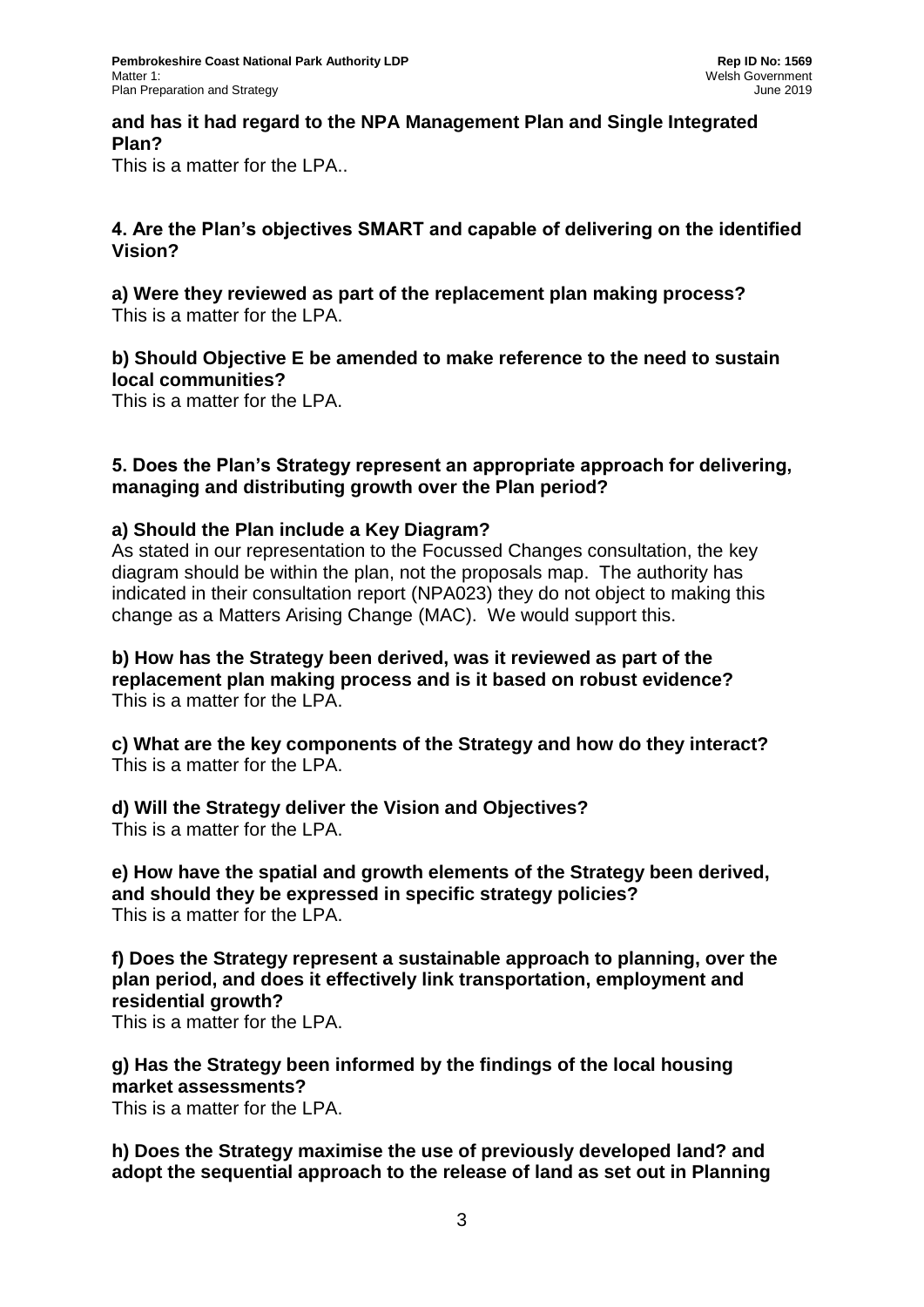# **Policy Wales?**

It is a matter for the LPA to demonstrate they have accorded with national policy when considering and identifying sites for development.

### **i) Is the Strategy and policy framework consistent with national policy relating to Flood Risk?**

This is a matter for the LPA. The authority must ensure that in order to comply with national policy, no highly vulnerable development (including access and egress issues) is allocated in zone C2.

### **6. Is the Plan's Strategy consistent/compatible the following plans and strategies?**

# **a) The Wales Spatial Plan and other national policy?**

The Welsh Government does not have any specific concerns. The Welsh Government considers that the broad strategy and principles set out in the Wales Spatial Plan have been reflected in the LDP.

# **b) Regional plans and strategies?**

This is a matter for the LPA.

# **c) The plans/strategies of neighbouring authorities? and**

This is a matter for the LPA.

#### **d) Does the Plan reflect the strategies and proposals of infrastructure providers?**

This is a matter for the LPA. The authority should demonstrate when allocations are expected to come forward, what infrastructure is required and who is responsible for delivering the funding.

### **7. How has the Settlement Hierarchy been derived, and is it based on robust evidence?**

# **a) Has the Settlement Hierarchy been reviewed as part of the replacement plan making process?**

This is a matter for the LPA.

### **b) Is the structure of the Settlement Hierarchy locally distinct?** This is a matter for the LPA.

**c) Are the requirements of Policy 2 clear, does it provide an appropriate framework for new development in Tenby Local Service and Tourism Centre, and should it make reference to the suggested need for a marina and the enhancement of St Catharine's Island?** This is a matter for the LPA.

**d) Do the requirements of Policy 5 provide a clear and appropriate mechanism for managing development in St David's Local Centre?**